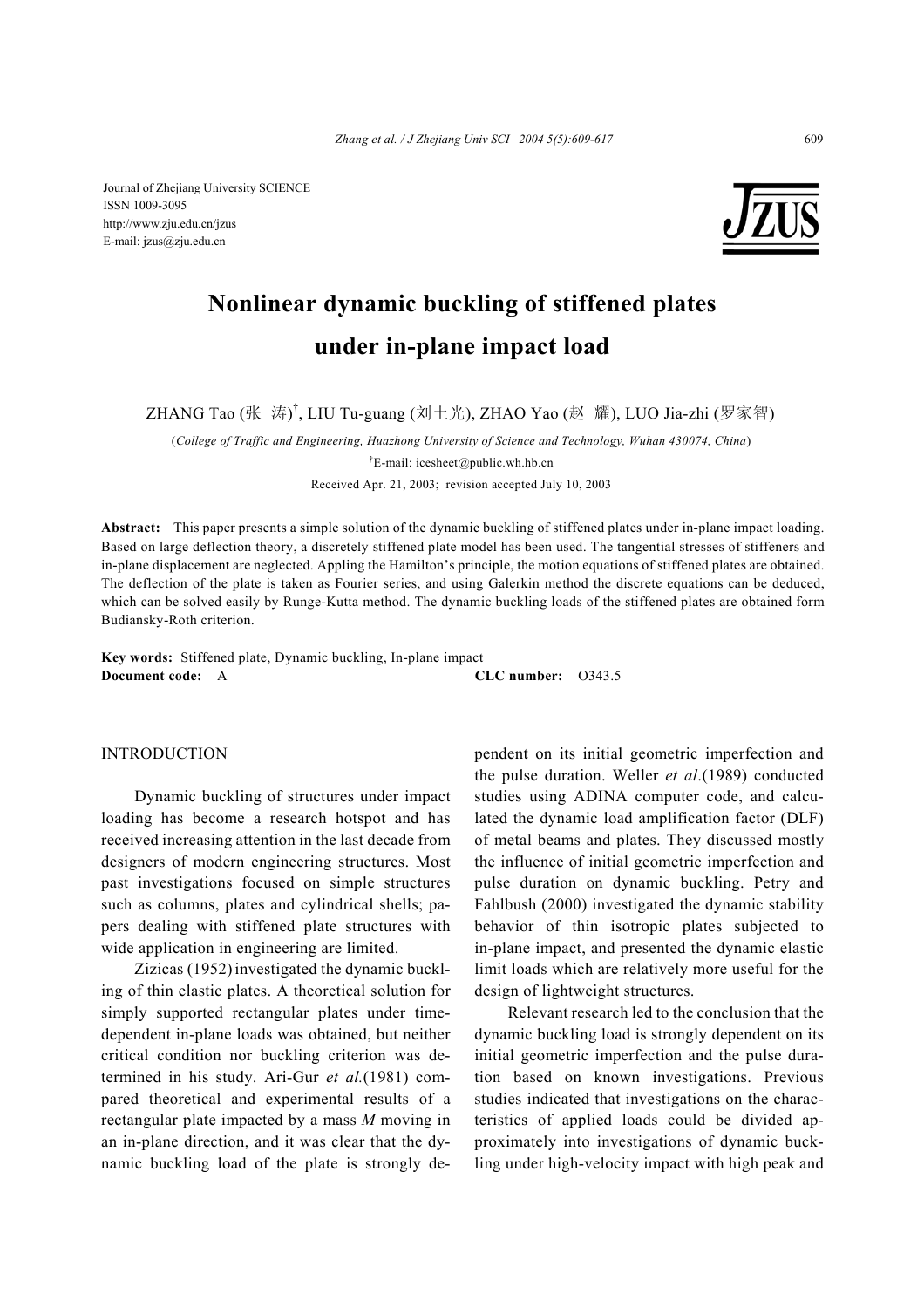short duration, and investigations on low-velocity impact with low peak and long duration (Zhang *et al*., 1993). Fluid-solid impact with wide backgrounds in military and civilian engineering is another type impact loading aside from the two impact loadings above; and is a new dynamic buckling problem of structures (Zhang *et al*., 1992; Li *et al*., 1993). Zhang *et al*.(1992) investigated the dynamic buckling of columns under fluid-solid impact, and carried out a large number of experimental studies. Li *et al*.(1993) experimentally investigated the plastic failure of rectangle plates under fluid-solid slamming, which is a special kind of in-plane impact loading. Cui *et al*.(1999; 2001) presented theoretical and experiment results for a plate under in-plane fluid-solid slamming. Their studies indicated that the dynamic buckling of structures under in-plane impact had dynamic response behavior; that elastic buckling was dominant for the investigated structures; and that the influences of in-plane inertia forces were not evident.

In the present work, analytical studies on the nonlinear elastic dynamic buckling of stiffened simply supported plate were conducted using a new computation method can be considered as a further development of the Galerkin method of Petry and Fahlbusch (2000). Unlike usual finite element methods, the plate and stiffeners were considered as comprising a uniform coupling system whose in-plane inertia could be neglected. Nonlinear motion equations of the stiffened plate could be obtained based on the Hamilton principle. Numerical methods can be used to get the dynamic responses of the system. The criterion of dynamic buckling loading is obtained from the Budiansky-Roth criterion (Han *et al.*, 1998). The effects of imperfections, impact duration, geometric dimension and stiffening configuration are discussed at the end of this paper.

## THEORY AND ANALYSIS

Consider a stiffened rectangular thin plate under arbitrary in-plane impact loading. The dimensions and coordinate system of the structure are shown in Fig.1. The plate is of length *a* and width *b*, and the origin denoted by *O* is in the middle plane of the plate. The stiffeners, modeled as beams, are placed along the plate's *x*-direction and *y*-direction respectively. The plate is subject to in-plane impact loads  $p_x(t)$ ,  $p_y(t)$  and  $\tau_{xy}(t)$ , and has initial imperfection  $w_0$  in the *z*-direction.



**Fig.1 (a) Dimensions and coordinate system of the stiffened plate; (b) in-plane impact loadings** 

For the plate, effect of stress components  $\sigma_z$ ,  $\tau_{zx}$ and  $\tau_{zy}$  on deformation is neglected; and for the stiffeners, torsion deformation and the effect of shear stress on deformation are also ignored. Strains of the plate section are characterized by linear Largrangian distribution; the same as of the axial strains in the stiffeners. In classic theory, the kinetic energy *T* and the strain energy *U* of the whole system could be expressed by displacements, membrane forces and bending moments; but for simplicity, the expressions are omitted here. Applying Hamilton's variation principle: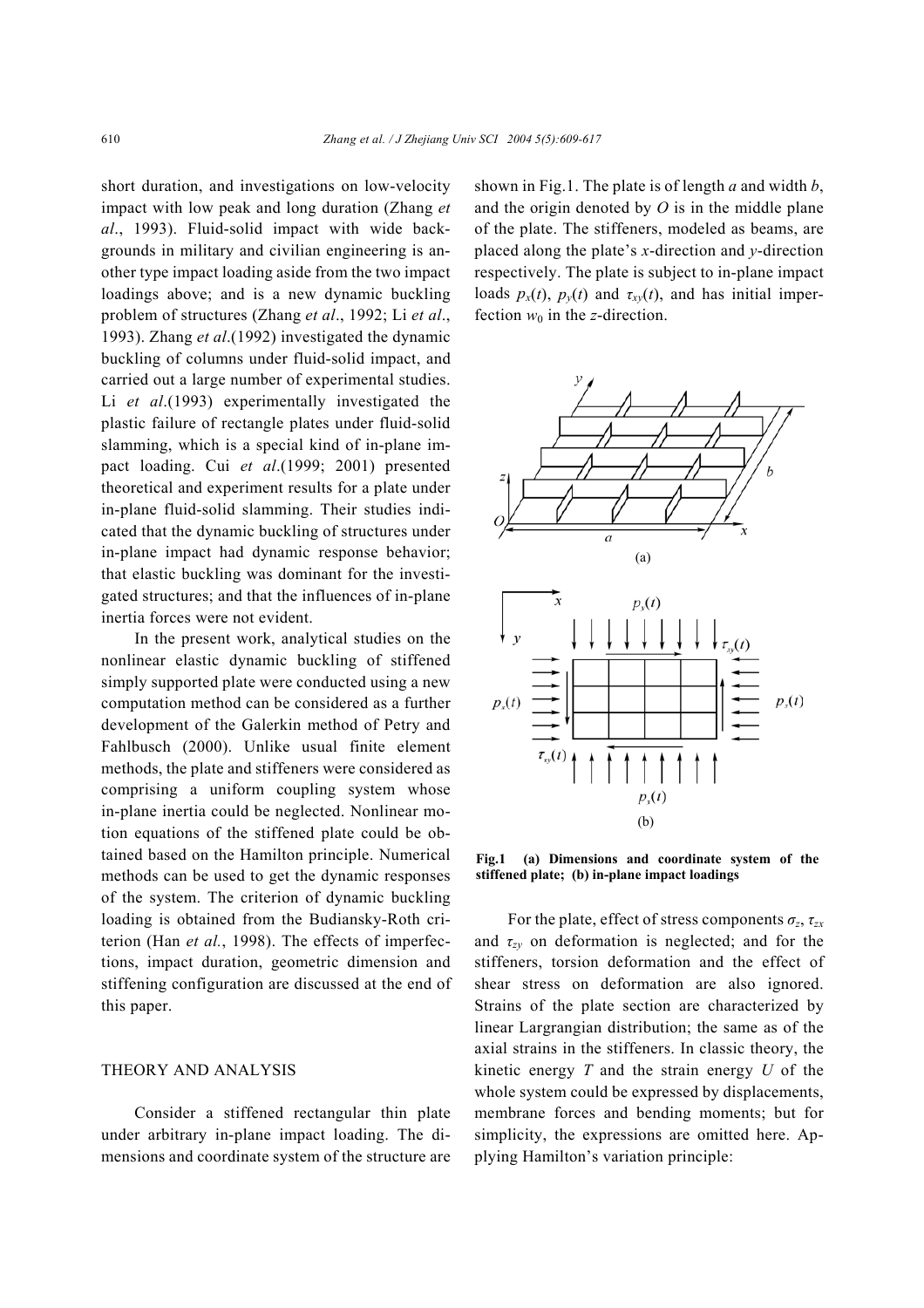$$
\delta\int_{t_2}^{t_1}(T+U+W)\mathrm{d}t=0.
$$

where  $W$  is work done by impact load; the nonlinear motion equation of the stiffened plate may be expressed as:

$$
N_{x} \frac{\partial^{2} w}{\partial x^{2}} + N_{y} \frac{\partial^{2} w}{\partial y^{2}} + 2N_{xy} \frac{\partial^{2} w}{\partial x \partial y} + \sum_{i=1}^{m} \left( N_{x_{i}} \frac{\partial^{2} w}{\partial x^{2}} + \frac{\partial^{2} M_{x_{i}}}{\partial x^{2}} \right) \delta_{y_{i}} + \sum_{j=1}^{n} \left( N_{y_{j}} \frac{\partial^{2} w}{\partial y^{2}} + \frac{\partial^{2} M_{y_{j}}}{\partial y^{2}} \right) \delta_{x_{j}}
$$
  
\n
$$
-D(\Delta \Delta w - \Delta \Delta w_{0})
$$
  
\n
$$
= \rho h \frac{\partial^{2} w}{\partial t^{2}} + \sum_{i=1}^{m} \rho_{i} h_{i} \frac{\partial^{2} w}{\partial t^{2}} \delta_{y_{i}} + \sum_{j=1}^{n} \rho_{j} h_{j} \frac{\partial^{2} w}{\partial t^{2}} \delta_{x_{j}}
$$
 (1)

 where the complex processes of the mathematical transform are omitted also for simplicity, and the in-plane and rotary inertia of the structure are neglected as previously discussed. The subscript *i* and *j* denote respectively the sequence number of the stiffeners modeled as beams along the *x*-direction and *y*-direction. In this paper all the parameter of stiffeners can be identified by their subscripts. *D* is the plate stiffness;  $\Delta$  is the Laplacian operator; *w* is total transverse displacement of the plate; *h* is thickness of the plate; and  $\rho$ ,  $\rho$ *<sub>i</sub>*, and  $\rho$ *<sub>j</sub>* are mass per unit volume of plate and stiffeners respectively.

Where  $\delta_{x_i}$  and  $\delta_{y_i}$  delta functions defined as:

$$
\delta(x - x_j) = \begin{cases} 1 & (x \in [x_j - t_j / 2, x_j + t_j / 2]) \\ 0 & \text{otherwise} \end{cases}
$$
  

$$
\delta(y - y_i) = \begin{cases} 1 & (y \in [y_i - t_i / 2, y_i + t_i / 2]) \\ 0 & \text{otherwise} \end{cases}
$$

 $t_i$ ,  $y_i$  and  $t_i$ ,  $x_i$  are the width and position of the *i*th stiffener along *x*-direction and the *j*th stiffener along *y*-direction respectively. The definition of membrane forces presumes that the shear stresses of the stiffeners can be neglected. We introduce Airy's stress function of the plate *φ* which satisfies

$$
N_x = h \frac{\partial^2 \varphi}{\partial y^2}, N_y = h \frac{\partial^2 \varphi}{\partial x^2} \text{ and } N_{xy} = -h \frac{\partial^2 \varphi}{\partial x \partial y}, \quad (2)
$$

Bending moments of the plate may be expressed by deflection *w* according to large deflection theory. The axial strains of the stiffeners  $\varepsilon_{\rm r}$ ,  $\epsilon$ <sub>*y*</sub> are taken to be

$$
\begin{cases}\n\varepsilon_{x_i} = \varepsilon_x^{\circ} - z \frac{\partial^2 w}{\partial x^2} & \quad (\frac{h}{2} \le z \le \frac{h}{2} + h_i) \\
\varepsilon_{y_j} = \varepsilon_y^{\circ} - z \frac{\partial^2 w}{\partial y^2} & \quad (\frac{h}{2} \le z \le \frac{h}{2} + h_j)\n\end{cases}
$$

where superscript 'o' denotes middle-plane strains of the plate. The axial membrane forces  $M_{x_i}$ ,  $M_{y_j}$  and bending moments  $M_{x_i}$ ,  $M_{y_j}$  of the stiffeners can be expressed by the deflection *w* and the middle-plane strains of the plate and are related to the membrane forces of the plate only, so that the axial membrane forces of the stiffeners can be derived as:

$$
\begin{cases}\nN_{x_i} = \frac{E_i h_i}{E} \left( \frac{\partial^2 \varphi}{\partial y^2} - v \frac{\partial^2 \varphi}{\partial x^2} \right) \delta_{y_i} - E_i e_i h_i \frac{\partial^2 w}{\partial x^2} \delta_{y_i} \\
N_{y_j} = \frac{E_j h_j}{E} \left( \frac{\partial^2 \varphi}{\partial x^2} - v \frac{\partial^2 \varphi}{\partial y^2} \right) \delta_{x_j} - E_j e_j h_j \frac{\partial^2 w}{\partial y^2} \delta_{x_j}\n\end{cases} (3)
$$

The bending moments of the stiffeners also may be expressed by stress function  $\varphi$  and deflection *w* 

$$
\begin{cases}\nM_{x_i} = \frac{E_i e_i h_i}{E} \left( \frac{\partial^2 \varphi}{\partial y^2} - v \frac{\partial^2 \varphi}{\partial x^2} \right) \delta_{y_i} - E_i I_{x_i} \frac{\partial^2 w}{\partial x^2} \delta_{y_i} \\
M_{y_j} = \frac{E_j e_j h_j}{E} \left( \frac{\partial^2 \varphi}{\partial x^2} - v \frac{\partial^2 \varphi}{\partial y^2} \right) \delta_{x_j} - E_j I_{y_j} \frac{\partial^2 w}{\partial y^2} \delta_{x_j}\n\end{cases} (4)
$$

where  $E_i I_{x_i}$  and  $E_j I_{y_i}$  are the flexural rigidities of the stiffeners,  $h_i$  and  $h_j$  are the heights of the stiffeners in *x*-direction and *y*-direction respectively. Eccentricities of the stiffeners are *ei*= (*hi*+*h*)/2, *ej*=(*hj*+*h*)/2. Substituting Eqs.(2)−(4) into Eq.(1), and applying non-dimensional transform, the motion equation of the stiffened plate could be obtained as: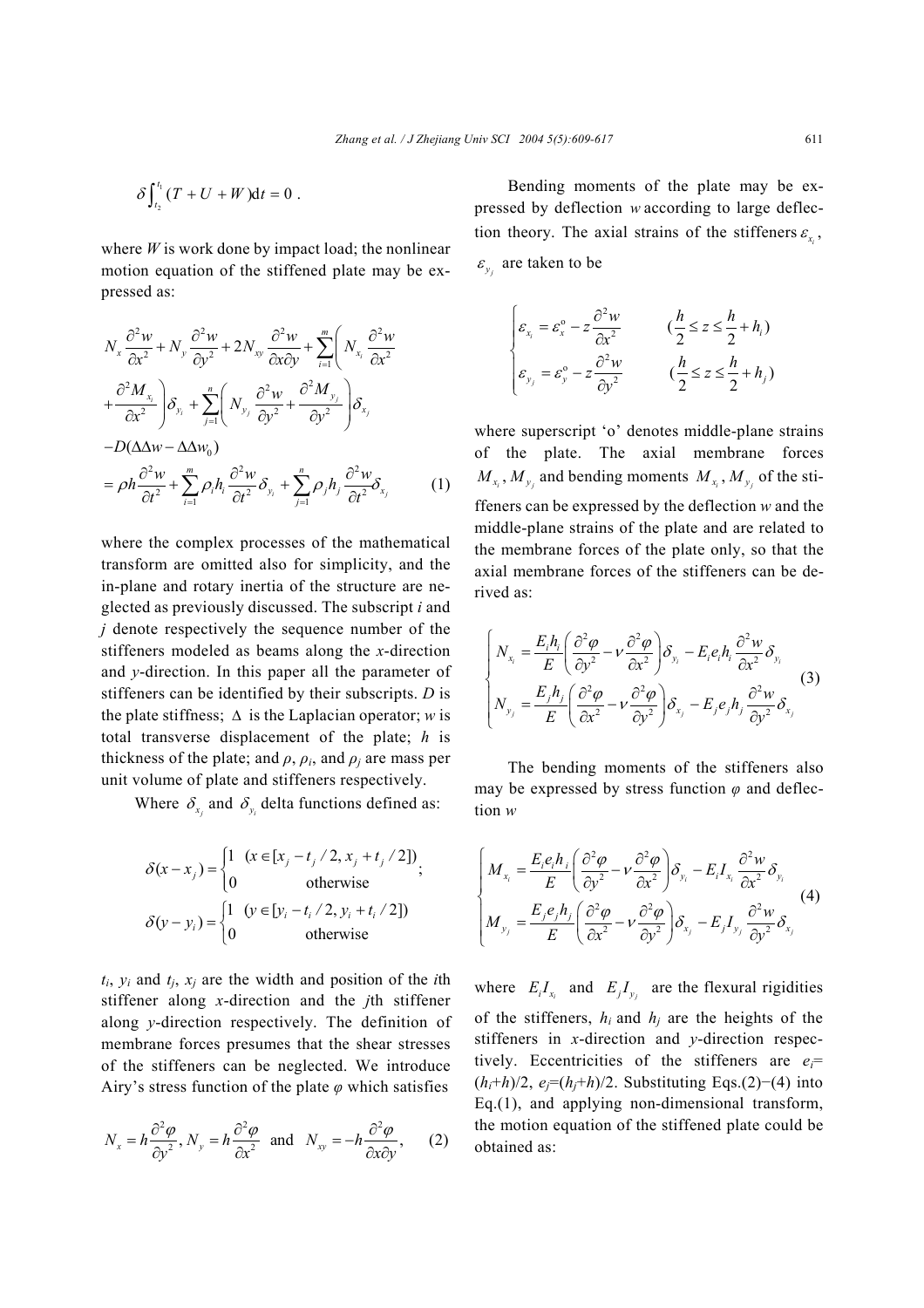$$
\lambda^{2}\left(\frac{\partial^{2}\tilde{\varphi}}{\partial\zeta^{2}}\frac{\partial^{2}\tilde{w}}{\partial\eta^{2}}+\frac{\partial^{2}\tilde{\varphi}}{\partial\eta^{2}}\frac{\partial^{2}\tilde{w}}{\partial\zeta^{2}}-2\frac{\partial^{2}\tilde{\varphi}}{\partial\zeta\partial\eta}\frac{\partial^{2}\tilde{w}}{\partial\zeta\partial\eta}\right) + \sum_{i=1}^{m}\left(C_{i}^{i}\lambda^{2}\frac{\partial^{2}\tilde{\varphi}}{\partial\eta^{2}}\frac{\partial^{2}\tilde{w}}{\partial\zeta^{2}}-V_{i}^{i}\frac{\partial^{2}\tilde{\varphi}}{\partial\zeta^{2}}\frac{\partial^{2}\tilde{w}}{\partial\zeta^{2}}+\lambda^{2}C_{2}^{i}\frac{\partial^{4}\tilde{\varphi}}{\partial\zeta^{2}\partial\eta^{2}} -V_{i}^{i}\frac{\partial^{4}\tilde{\varphi}}{\partial\zeta^{2}}\frac{\partial^{2}\tilde{w}}{\partial\zeta^{2}}+ \lambda^{2}C_{2}^{i}\frac{\partial^{4}\tilde{\varphi}}{\partial\zeta^{2}\partial\eta^{2}} -V_{i}^{i}\frac{\partial^{4}\tilde{\varphi}}{\partial\zeta^{2}}\frac{\partial^{2}\tilde{w}}{\partial\eta^{2}}-V_{i}^{i}\frac{\partial^{2}\tilde{\varphi}}{\partial\zeta^{2}\partial\eta^{2}} -V_{i}^{i}\frac{\partial^{2}\tilde{\varphi}}{\partial\zeta^{2}\partial\eta^{2}}-V_{i}^{i}\frac{\partial^{2}\tilde{\varphi}}{\partial\zeta^{2}\partial\eta^{2}} -V_{i}^{i}\frac{\partial^{2}\tilde{\varphi}}{\partial\zeta^{2}\partial\eta^{2}}+ \lambda^{2}C_{2}^{i}\frac{\partial^{4}\tilde{\varphi}}{\partial\zeta^{2}\partial\eta^{2}}-V_{i}^{i}\frac{\partial^{4}\tilde{\varphi}}{\partial\zeta^{2}\partial\eta^{2}} -V_{i}^{i}\frac{\partial^{4}\tilde{\varphi}}{\partial\zeta^{2}\partial\eta^{2}}+ \lambda^{4}\frac{\partial^{4}\tilde{w}}{\partial\eta^{4}}\right) - \frac{1}{12(1-v^{2})}\left[\left(\frac{\partial^{4}\tilde{w}}{\partial\zeta^{4}}+2\lambda^{2}\frac{\partial^{4}\tilde{w}}{\partial\zeta^{2}\partial\eta^{2}}
$$

where *ν* is Poisson's ratio. The other non-dimensional parameters and constants are defined in the Appendix. According to Marguerre's theory (Eivind, 1989), the compatibility equation of the plate is

$$
\left(\lambda^{4} \frac{\partial^{4} \tilde{\varphi}}{\partial \eta^{4}} + 2\lambda^{2} \frac{\partial^{4} \tilde{\varphi}}{\partial \zeta^{2} \partial \eta^{2}} + \frac{\partial^{4} \tilde{\varphi}}{\partial \zeta^{4}}\right)
$$
\n
$$
= \lambda^{2} \left[ \left(\frac{\partial^{2} \tilde{w}}{\partial \zeta \partial \eta}\right)^{2} - \frac{\partial^{2} \tilde{w}}{\partial \zeta^{2}} \frac{\partial^{2} \tilde{w}}{\partial \eta^{2}} - \left(\frac{\partial^{2} \tilde{w}_{0}}{\partial \zeta \partial \eta}\right)^{2} + \frac{\partial^{2} \tilde{w}_{0}}{\partial \zeta^{2}} \frac{\partial^{2} \tilde{w}_{0}}{\partial \eta^{2}} \right] \tag{6}
$$

In accordance with the boundary conditions for the simply supported plate, Navier's double Fourier series with coefficients  $f_{pq}^{\tau}$  and  $f_{pq}^{0}$  are chosen to describe the non-dimension displacement function  $\widetilde{w}$  and the initial geometric imperfection  $\widetilde{w}_0$ :

$$
\begin{cases}\n\tilde{w}_0 = \sum_{p=1}^{I} \sum_{q=1}^{J} f_{pq}^\circ \sin p\pi \zeta \sin q\pi \eta \\
\tilde{w} = \sum_{p=1}^{I} \sum_{q=1}^{J} f_{pq}^\tau \sin p\pi \zeta \sin q\pi \eta\n\end{cases}
$$
\n(7)

where superscript 'o' denotes *τ*=0, superscript '*τ*' denotes the function with parameter *τ*. And  $\widetilde{w}(\tau = 0) = \widetilde{w}_0$ . Substituting Eq.(7) into Eq.(6), and using trigonometric relations, Airy's stress function  $\widetilde{\varphi}$  can be derived as:

$$
\tilde{\varphi} = \frac{1}{2} \overline{N}_{\zeta} \eta^{2} + \frac{1}{2} \overline{N}_{\eta} \zeta^{2} - \overline{N}_{xy} \zeta \eta + \sum_{p=1}^{\infty} \sum_{q=1}^{\infty} \left( A_{1}^{pq} \cos 2p \pi \zeta \right)
$$
  
+  $A_{2}^{pq} \cos 2q \pi \eta \right) \cdot \left( f_{pq}^{\tau}{}^{2} - f_{pq}^{\circ 2} \right) + \sum_{p=1}^{\infty} \sum_{q=1}^{\infty} \sum_{l=1}^{\infty} \sum_{k=1}^{\infty} \left\{ A_{3}^{pqlk} \cdot \cos(p-l) \pi \zeta \cos(q-k) \pi \eta + A_{4}^{pqlk} \cos(p-l) \pi \zeta \right\}$   

$$
\cos(q+k) \pi \eta + A_{5}^{pqlk} \cos(p+l) \pi \zeta \cos(q-k) \pi \eta
$$
  
+  $A_{6}^{pqlk} \cos(p+l) \pi \zeta \cos(q+k) \pi \eta \right\} \cdot \left( f_{pq}^{\tau} f_{lk}^{\tau} - f_{pq}^{\circ} f_{lk}^{\circ} \right)$   
(8)

The meaning of  $A_i^{pqlk}$  is defined in Appendix. The constants  $\overline{N}_z$ ,  $\overline{N}_n$  and  $\overline{N}_{z_n}$  may be defined by the boundary conditions as follows:

$$
x = 0, \, a: \, \frac{Eh^2}{b^2} \int_0^1 \frac{\partial^2 \tilde{\varphi}}{\partial \eta^2} d\eta = P_x; \, -\frac{Eh^2}{b^2} \int_0^1 \frac{\partial^2 \tilde{\varphi}}{\partial \zeta \partial \eta} d\eta = \tau_{xy};
$$
\n
$$
y = 0, \, b: \frac{Eh^2}{a^2} \int_0^1 \frac{\partial^2 \tilde{\varphi}}{\partial \zeta^2} d\zeta = P_y; \, -\frac{Eh^2}{a^2} \int_0^1 \frac{\partial^2 \tilde{\varphi}}{\partial \zeta \partial \eta} d\zeta = \tau_{xy};
$$

 $P_r$ ,  $P_v$  and  $\tau_{xv}$  are non-dimensional in-plane fluid-solid impact load, and can be defined by the impact function with two parameters as follows (Zhang *et al.*, 1992):

$$
p(t) = \begin{cases} \eta_1 t^2 + \eta_2 t & (0 \le t \le T_d) \\ 0 & (t > T_d) \end{cases}
$$

where  $\eta_1 = -4P_{\text{max}}/T_d^2$ ,  $\eta_2 = 4P_{\text{max}}/T_d$ ,  $P_{\text{max}}$  is the peak value and  $T<sub>d</sub>$  is the duration of the impact loading.

Inserting Airy's stress function defined by Eq.(8) satisfying relevant boundary conditions into the nonlinear equation of Eq. $(5)$ , multiplying by  $\sin r\pi\zeta \sin s\pi\eta$  ( $r=1, 2, \cdots, R; s=1, 2, \cdots, S$ ) and integrating over the plate area yields a set of secondorder ordinary differential equations for computing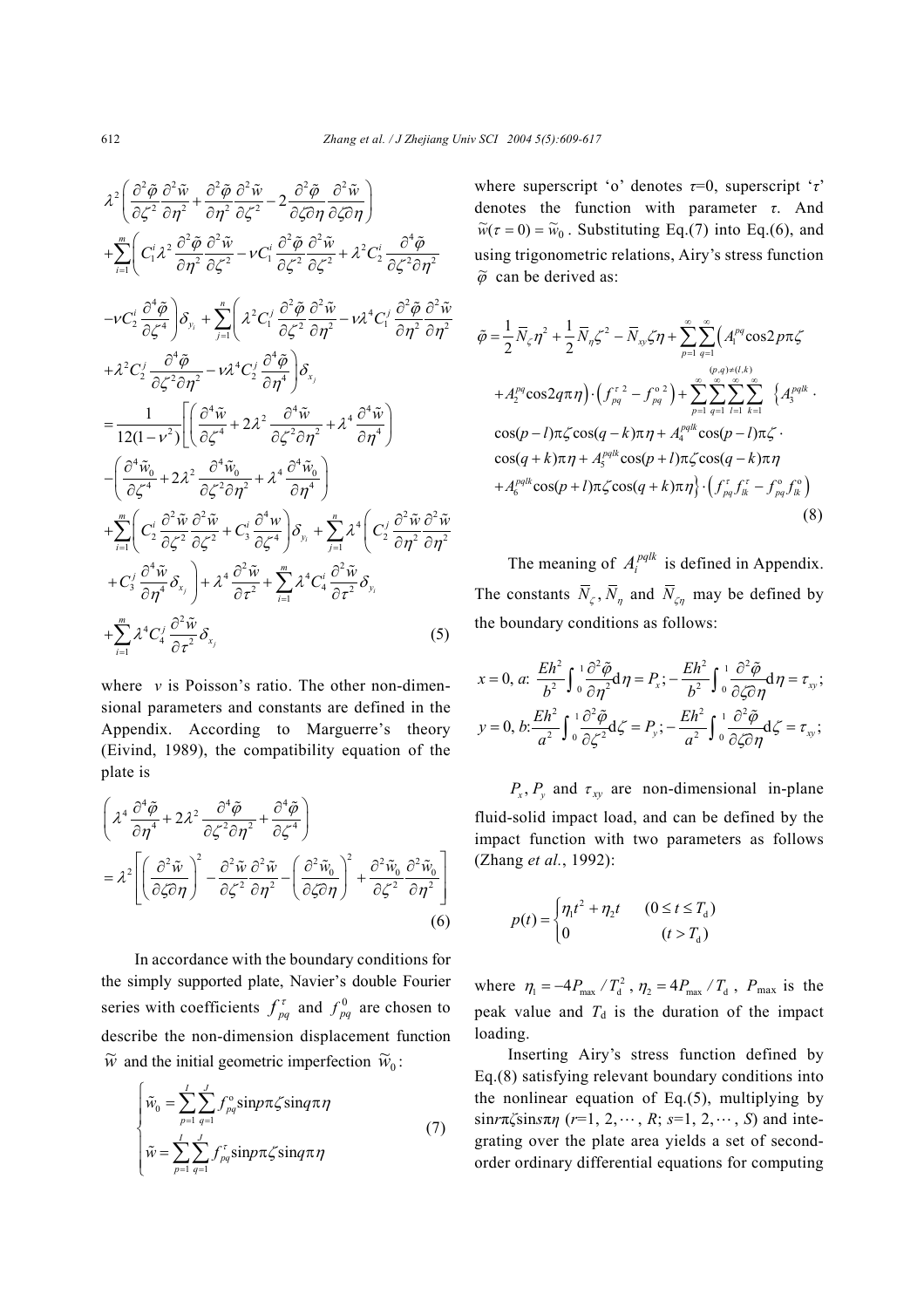the coefficients  $f_{rs}^{\tau}$  of the double Fourier series:

$$
\sum_{r=1}^{R} \sum_{s=1}^{S} M_{ijrs} \ddot{f}_{rs}^{\tau} + \sum_{r=1}^{R} \sum_{s=1}^{S} K_{ijrs} (f_{rs}^{\tau} - f_{rs}^{\circ})
$$
\n
$$
+ \sum_{r=1}^{R} \sum_{s=1}^{S} \sum_{l=1}^{R} \sum_{k=1}^{S} D_{ijrslk} (f_{rs}^{\tau} f_{lk}^{\tau} - f_{rs}^{\circ} f_{lk}^{\circ})
$$
\n
$$
+ \sum_{r=1}^{R} \sum_{s=1}^{S} \sum_{l=1}^{R} \sum_{k=1}^{S} \sum_{p=1}^{R} \sum_{q=1}^{S} F_{ijrslkpq} (f_{rs}^{\tau} f_{lk}^{\tau} - f_{rs}^{\circ} f_{lk}^{\circ}) f_{pq}^{\tau}
$$
\n
$$
= 0 \qquad (i = 1, 2, 3 \cdots R; j = 1, 2, 3 \cdots S)
$$
\n(9)

where expressions of the coefficients  $M_{ijrs}$ ,  $K_{ijrs}$ ,  $D_{iirs}$ ,  $F_{iirs}$  are too complex to be defined in the formulas although their values can be obtained by computation. The dynamic responses of the stiffened plate system can be obtained from the results of Eq.(9); whose initial conditions are  $f_{rs}^{\tau}(\tau = 0)$  $f_{rs}^{\circ}$ ,  $\dot{f}_{rs}^{\tau}(\tau=0) = 0$ . A fourth-order Runge-Kutta method for time integration was used to solve the equations. Increase of *R* and *S* increases the CPU time nearly cubically and the equations may be become unmanageable. In the fact, only 9 terms of Fourier series are taken in the calculation. This is satisfactory for getting a good resolution.

Under in-plane fluid-solid impact, the buckling of the stiffened plates is dynamic response type buckling, and has stable post-buckling path state. The Budiansky-Roth criterion may be used to estimate the dynamic buckling. With increase of impact time, the initial geometrical imperfection of the structure increases too; when the increase of the imperfection becomes sharp suddenly, we can infer that dynamic buckling of the structure has occurred.

# RRESULTS AND DISCUSSION

### **Plate without stiffeners**

In view of the limited on dynamic buckling of stiffened plate, example results are presented for a plate without stiffeners and compared with the Weller *et al.*(1989)'s results in order to validate the theory and analysis of the present paper.

The plate specimen used for calculation in the present paper had the following parameters: length  $a=150$  mm; width  $b=150$  mm; thickness  $h=1.6$  mm; Young's modulus  $E=7.06\times10^4$  N/mm<sup>2</sup>; density  $\rho$ =  $2.7 \times 10^{-6}$  kg/mm<sup>3</sup>. The plate was simply supported along all its edges, and the load was introduced through one edge. The impact loading had characteristics of a half sine wave with peak value  $P_x$  and period  $T=T_b$ , where  $T_b$  is the first period of lateral free vibration of the unloaded plate. The initial geometrical imperfection of the plate sinusoidal: *w*0=*w*11sinπ*ξ*sinπ*η*.

This paper's calculated results and those in the literature (Petry and Fahlbush, 2000) are shown in Fig.2 for the case when  $w_{11}/h=0.15625$ ,  $P_x=78.4$ N/mm. The solid-line curve is the deflection response of the plate center calculated by the present method; the dash-line is the result calculated with Adina programme, and the dotted-line is the result of the Implate programme. The results in this paper agreed with Petry and Fahlbusch (2000)'s results, agreed well with the results of the finite element method; were a little less than the Adina results but more than the Implate results.

The Budiansky-Roth curves of the plate center for various initial imperfections are shown in Fig.3. It was clear that with the increase of the initial imperfection  $w_0$ , the dynamic buckling of the plate occurred more easily; and that after the peak value of the impact load increased to a certain value, the responses of the plate increased sharply when  $w_0$ was less; therefore the Budiansky-Roth criterion is fit for detecting the dynamic buckling of the plate.



**Fig.2 Time history cures of the deflection of the plate center**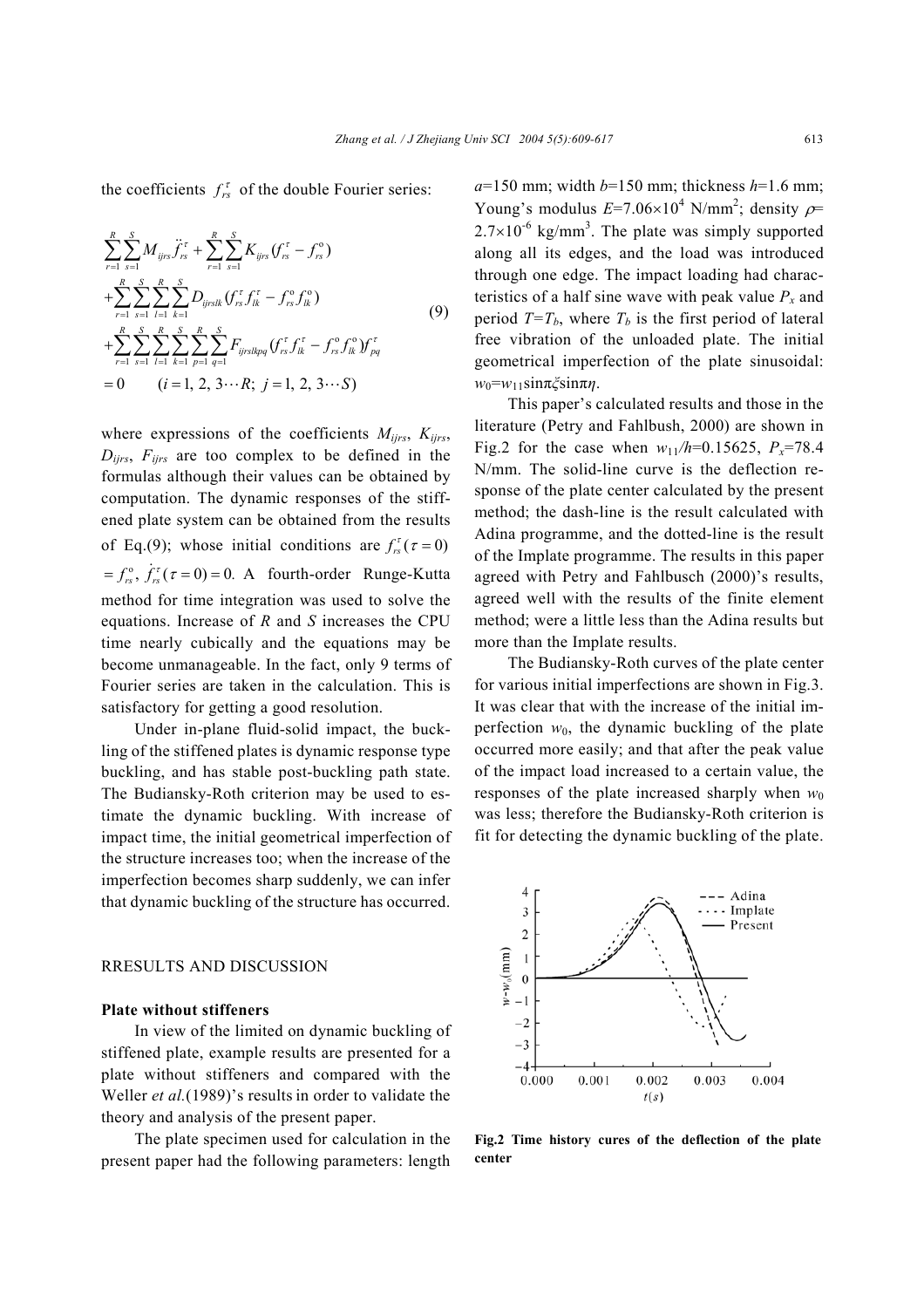

**Fig.3 Plate response for various initial imperfections** 

However when the value of initial imperfection  $w_0$ was rather large, there was no field with notable variety in the Budiansky-Roth curve, so it was not very suitable as a criterion. There was similar conclusion in the Wang's (1997) studies led to similar conclusion on the dynamic buckling of a column.

#### **Stiffened plate**

The geometrical dimensions and structure of the stiffened plate are shown in Fig.4. The plate with simply supported edges has one stiffener in the *x*-direction. The dimensions of the plate are: length  $a=150$  mm; width  $b=150$  mm and thickness  $h=1.6$ mm. The stiffener has a rectangular section:  $h_1 \times t_1 =$ 15×1.6 mm<sup>2</sup> . Parameters of the plate and stiffener: Young's modulus  $E=7.06\times10^4$  N/mm<sup>2</sup> and density  $p=2.7\times10^{-6}$  kg/mm<sup>3</sup>. The in-plane impact was applied equally to the ends of the plate and stiffener in the *x*-direction. The peak is denoted by *q* and the duration was *T*.

1. Effects of initial imperfection



The initial imperfection had great influence on the buckling of the stiffened plates. There are three types of initial imperfection defined as: type  $1: w_0 =$ *w*<sub>11</sub>sinπ*ξ*sinπ*η*; type 2: *w*<sub>0</sub>=*w*<sub>12</sub>sinπ*ζ*sin2π*η*; type 3:  $w_0 = w_{11} \sin \pi \zeta \sin \pi \eta + w_{12} \sin \pi \zeta \sin 2\pi \eta$ . The time history curves of the deflection of the maximal response point in the plate for  $w_{11}=w_{12}=0.2h$ ;  $q=200$ N/mm<sup>2</sup> and  $T=T_b$  is shown in Fig.5, Comparison between the results of this paper and the results obtained with the Adina programme (dashed line) showed they agreed well. The solutions in the Fig.5 can be used for verification of the computational method's applicability to large deflection problem of stiffened plates  $(w_{\text{max}}/h>1)$ . The buckling responses to the type 2 and type 3 to initial imperfections are close to each but much larger than the buckling response to type 1 initial imperfection; and the dynamic buckling occurs more easily. The dynamic buckling mode of the stiffened plate is shown in Fig.6, where the thick line is the stiffener. The buckling responses to two types of initial imperfection occurred in commonly observed buckling mode and were close to the first mode of lateral free vibration of the unloaded stiffened plate structure. The maximal response point was the plate center for the type 1 initial imperfection, but for the other two types it was at half of the length and a quarter of the width. In Fig.7 of the *P*-*Y* curves of the maximal response point of the stiffened plate with different initial imperfection types, *P* denotes the peak values of the impact loading *q* and *Y* is the response of the displacement *w*−*w*0. It was concluded that when the shape of the initial imperfection



**Fig.4 The structure of the stiffened plate Fig.5 Time history curves of the maximal response**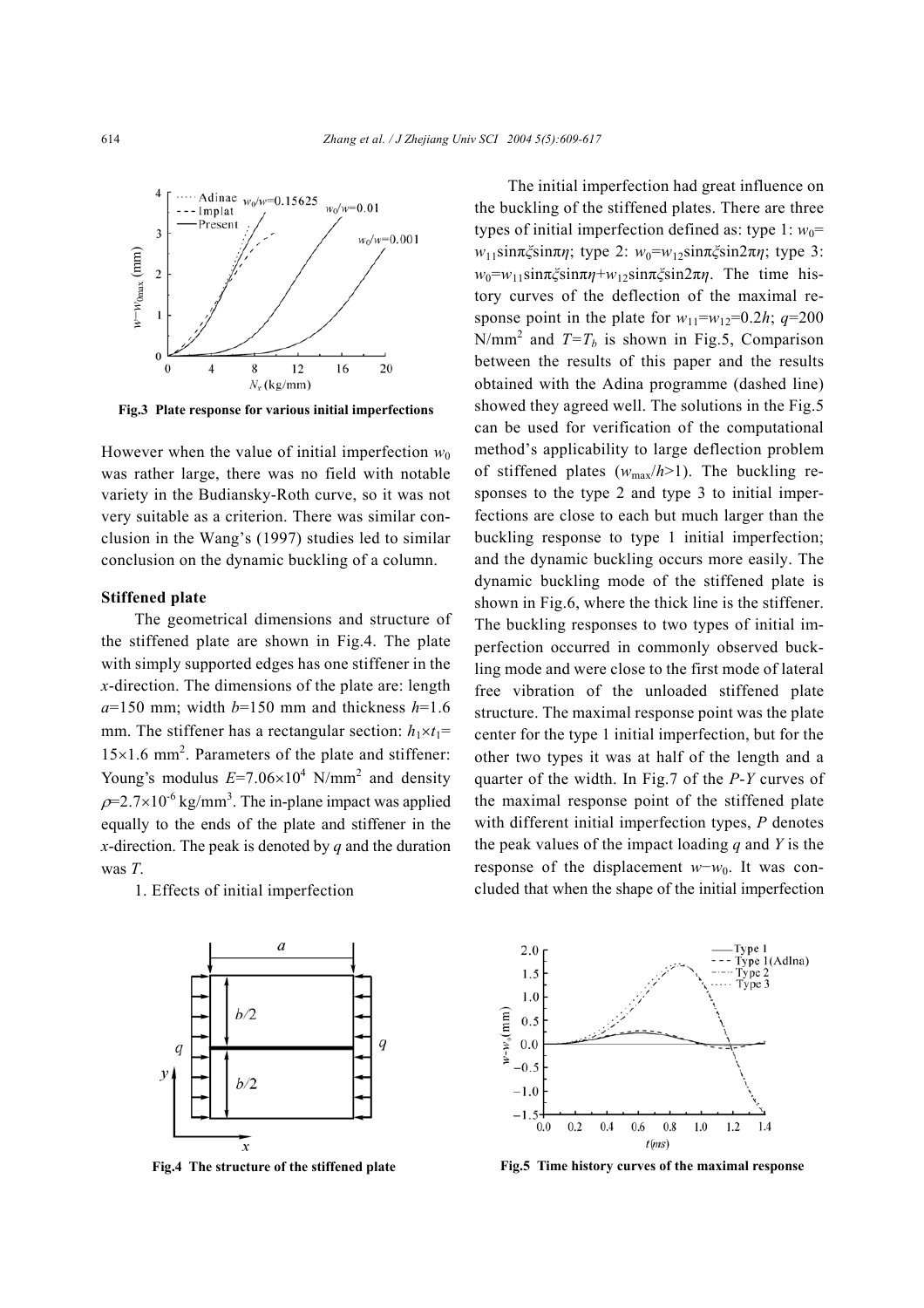

contains the first mode of lateral free vibration, the shape of the first mode is dominant in the dynamic buckling mode; and that the imperfection without the first mode of lateral free vibration of the structure favors the capacity to resist the impact load in the engineering design.

The imperfection sensitivity of dynamic stability behavior was pointed out in many papers (Ari-Gur *et al*., 1981; Weller *et al*., 1989; Petry and Fahlbusch, 2000; Zhang *et al*., 1993). Fig.8 of the *P*-*Y* curves of the maximal response point for different imperfection magnitudes ( $w_0 = w_1$ <sub>2</sub>sinπ*ζ*sin2π*η*). As shows that higher imperfection leads to smaller buckling load.

2. Influence of the impact duration

The fluid-solid impact is a typical intermediate velocity impact whose duration is usually in the order of milliseconds, and is usually more than the duration of first period of the structure's free vibration. Elastic buckling is dominant in in-plane fluid-solid impact. The maximum of the response variation under impact peak when  $T/T_b = 2$ , 1, 0.5 is

**Fig.7** *P***-***Y* **curves for different imperfection types Fig.8** *P***-***Y* **curves for different imperfection magnitudes**

shown in Fig.9. Weller *et al*.(1989) pointed out that the shorter duration of impact load, the higher is the dynamic buckling load at the same impact peak.

3. Dimensions of the stiffener

The stiffeners greatly strengthen the capacity of stiffened plate to resist buckling. For stiffener with rectangular section, the geometrical dimensions are the stiffener height  $h_1$  and thickness  $t_1$ .



**Fig.9** *P***-***Y* **curves for different durations**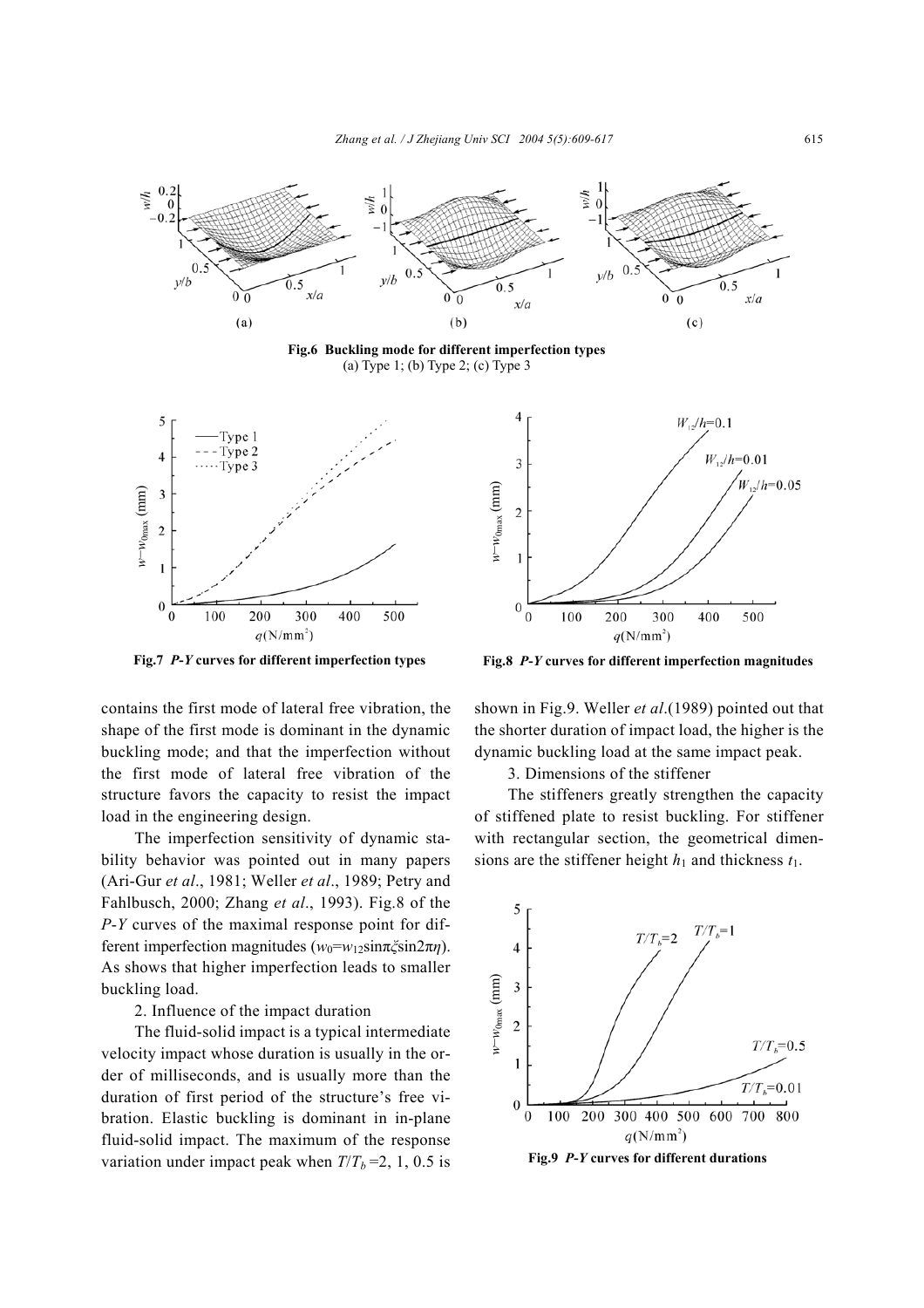The first mode of lateral free vibration is different with different dimension stiffener. As discussed before, the imperfection of the stiffened plate is described by two terms of sinusoidal waves *w*11sinπ*ξ*sinπ*η*+*w*12sinπ*ξ*sin2π*η*. When *h*1/*t*1, the ratio of the stiffener height and thickness, is a constant and equal to 5, duration *T*=5 ms; the maximum of the response is shown in Fig.10. The buckling load increases obviously with the stiffener height; but when height reaches a certain value, the buckling load does not increase, because the local buckling of the plate that occurs is not helpful for enhancing the stiffener intensity.

4. Configuration of spacing stiffeners

An example is discussed to gain insight into the effects for various stiffening configurations. There are three stiffener spacing configurations in Fig.11. The stiffeners are evenly placed along the impact load direction, and have a fixed total weight. The dimensions of the stiffener's rectangular section are 1.6 mm



**Fig.10** *P***-***Y* **curves with different stiffener heights**



**Fig.11 The** *P***-***Y* **curves with different stiffening configurations** 

 $\times$ 8 mm, 1.13 mm $\times$ 5.66 mm and 0.924 mm $\times$ 4.62 mm respectively, where the ratio of height to thickness of each stiffener is equal to 5. Evenly dividing the total weight among several stiffeners weakens obviously the structure and reduces the buckling load.

## **CONCLUSION**

This paper presents a dynamic buckling analysis of stiffened plates under in-plane impact load. Use of an alternative semi-numerical method in the analysis significantly economizes on CPU time and simplifies the formulations. The results of several examples were in excellent agreement with the finite element method. The analysis of results indicated that the Budiansky-Roth criterion is partially applicable for detecting the dynamic buckling of a stiffened plate. For the large imperfection, defining a critical deflection would be an alternative method. An appropriate shape of initial imperfection would avoid local buckling of the structure under impact load.

#### **References**

- Ari-Gur, J., Singer, J., Weller, T., 1981. Dynamic buckling of plates under longitudinal impact. *Israel J Techno*, **19**:57-64.
- Cui, S.J., Cheong, H.K., Hao, H., 1999. Experimental study of dynamic buckling of plates under fluid-solid slamming. *Int J. Impact Engng*, (22):675-691.
- Cui, S.J., Cheong, H.K., Hao, H., 2001. Numerical analysis of dynamic buckling of rectangular plates subjected to intermediate-velocity impact. *Int J. Impact Engng*, (25):147-167.
- Eivind, S., 1989. Elastic buckling and postbuckling of eccentrically stiffened plates. *Int. J. Solids Structures*, **25**(7):751-768.
- Han, Q., Zhang, S.Y., Yang, G.T., 1998. Advances in research for static and dynamic buckling of structure. *Advances in mechanics*, **25**(3):349-360 (in Chinese).
- Li, S.Q., Zhang, Q.J., Zheng, J.J., 1993. Experimental investigation on dynamic buckling and plastic collapsing of rectangular plates subject to solid-fluid in-plane impact. *Acta Mechanica Sinica*, **25**(2):249- 255 (in Chinese).
- Petry, D., Fahlbusch, G., 2000. Dynamic buckling of thin isotropic plates subjected to in-plane impact. *Thin-Walled Structures*, (38):267-283.